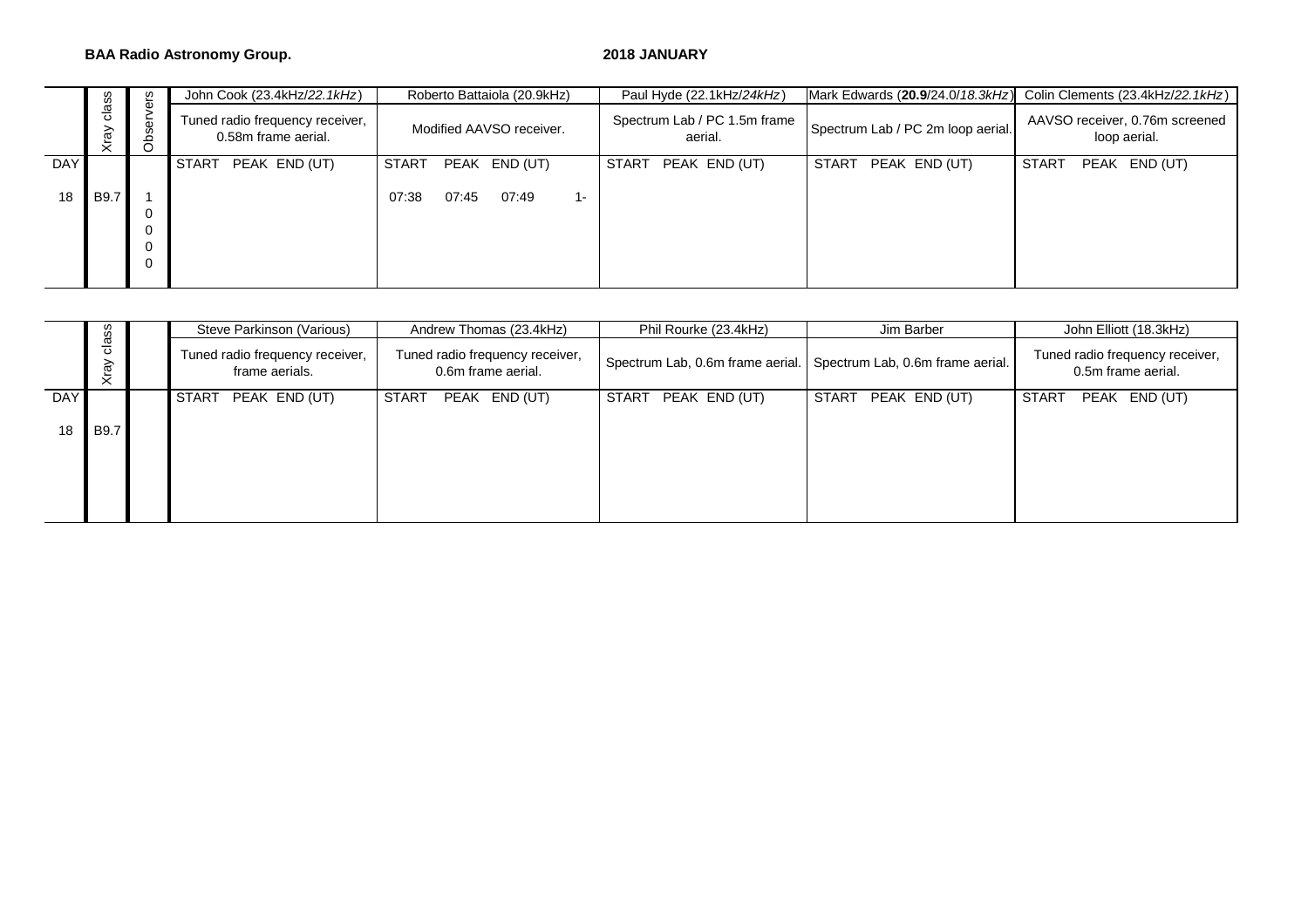**VLF flare activity 2005/18.**



 $B \longrightarrow R$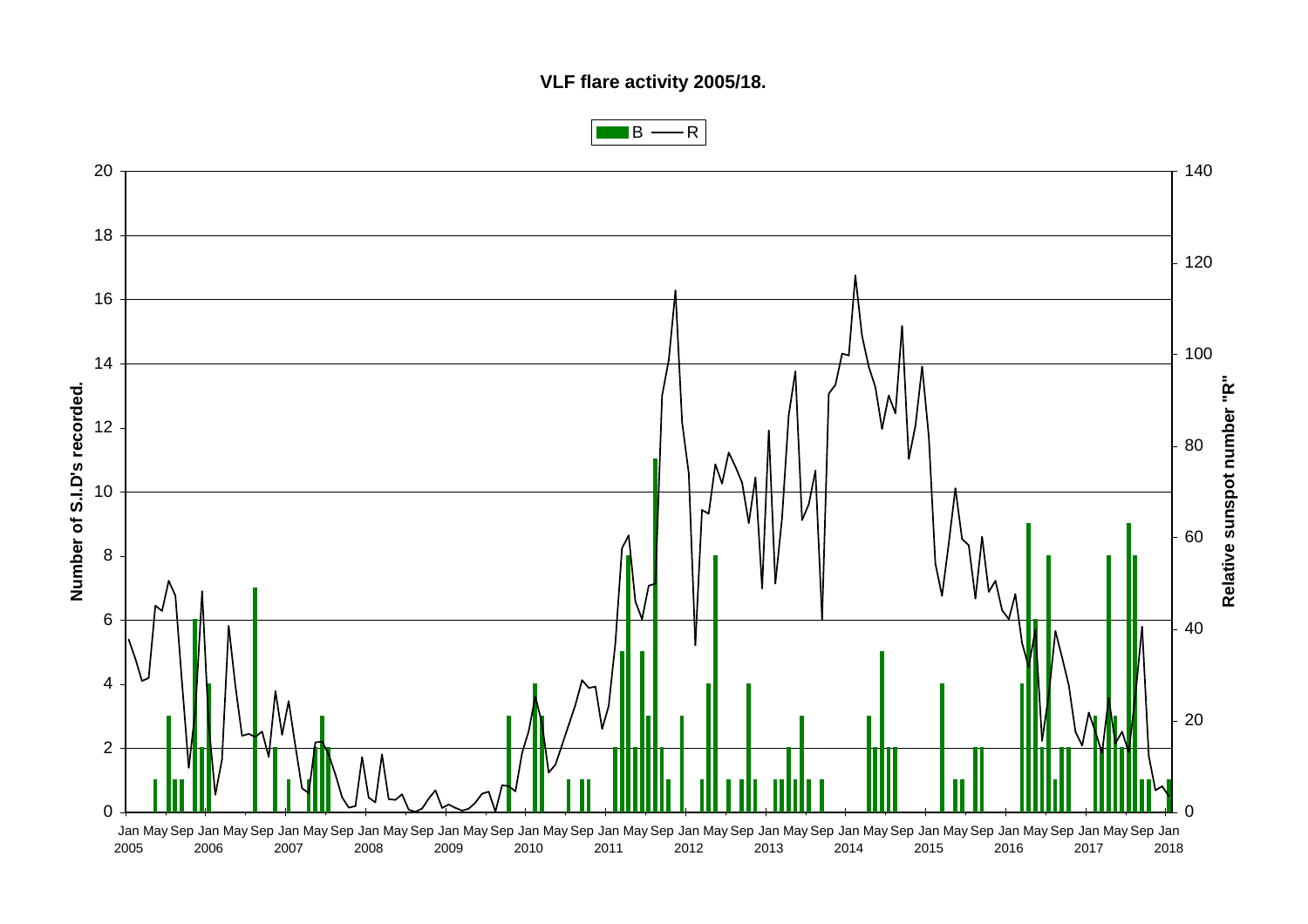## BAA Radio Astronomy Group. 2018 JANUARY.

Activity has again been very low, although Roberto Battaiola was lucky to record a B9.7 flare on the 18<sup>th</sup>. The background X-ray flux recorded by GOES15 was very low throughout the month, and the SWPC bulletin even listed an A3.7 flare on January  $5<sup>th</sup>$ . The activity chart that I usually include with the summary only includes C, M and X flares, as they more accurately reflect solar activity. This month I have included a chart of just the B-class flares that we have recorded. During the periods of highest sunspot activity they are often masked by the stronger events, and so do not produce individual SIDs. While sunspot activity is lower, they stand a better chance of being recorded. It also depends on timing of course, and in January our recording periods are much shorter, so it will be interesting to see how this chart develops over the rest of the year.

There have also been periods of noise and oscillations throughout January, mid-month being particularly bad in my own recordings. Mark Edwards noted them towards the end of the month, with the 28<sup>th</sup> being typical:



This shows 22.1kHz (yellow) and 19.6kHz (brown), both with oscillations strong enough to hide any SIDs that might have been present. Sunrise and sunset effects remain clear, while the sunset was hidden in my own recordings on several occasions. On the  $17<sup>th</sup>$ , my recording just became a little more noisy as the sun set: